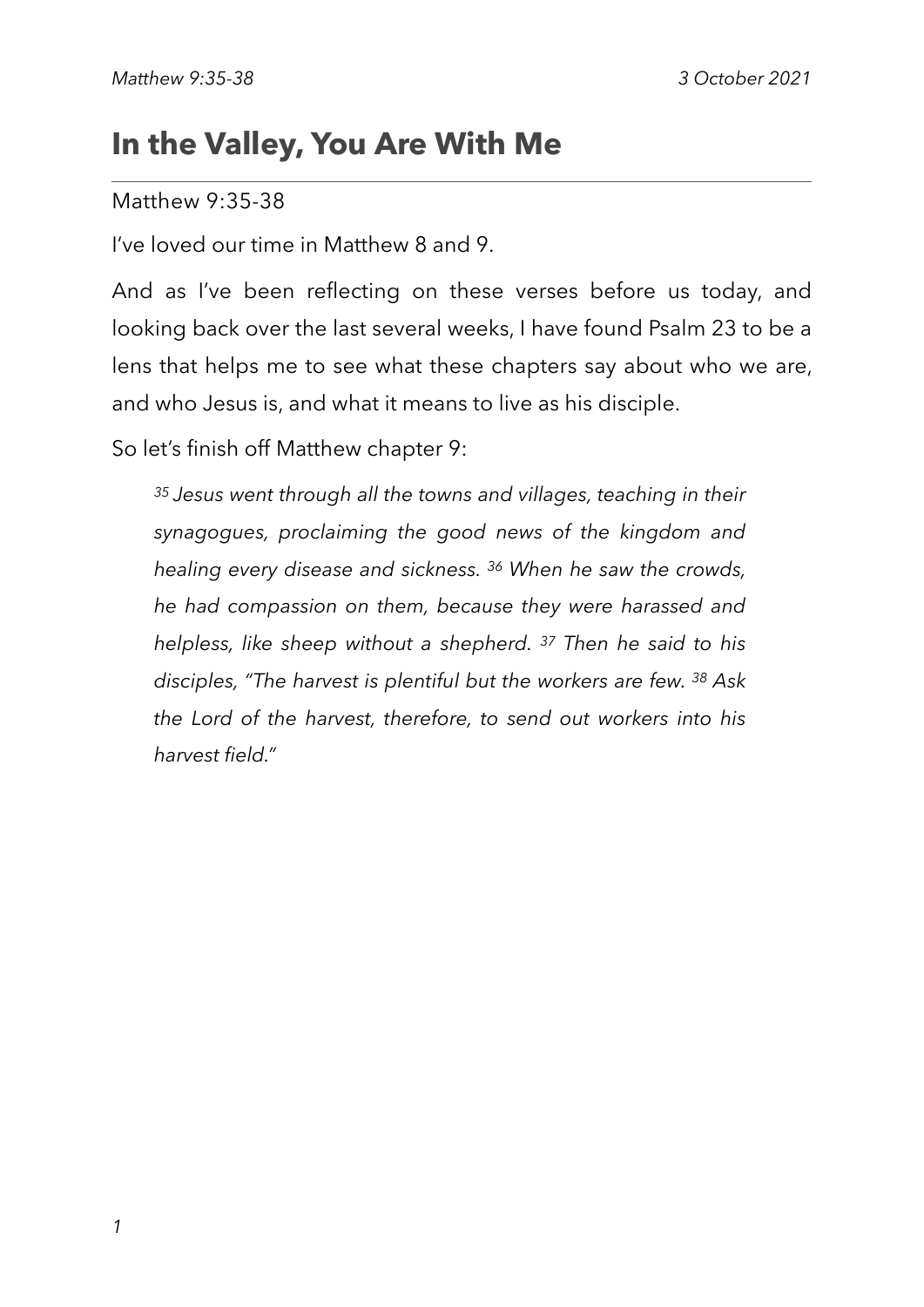#### **1. In The Valley of the Shadow**

As we come to the end of Matthew 9, we find ourselves once again as members of the great crowd that has been following Jesus since his Sermon on the Mount. We've heard about the amazement and excitement of the crowds as *they* look and listen to Jesus.

But now we finally hear *Jesus*' perspective of the crowds. Jesus looks upon the crowds  $-$  he looks upon the world  $-$  and sees people as *harassed and helpless*, like sheep without a shepherd. Or through the lens of Psalm 23, Jesus sees that crowds are i*n the valley of the shadow of death*, with no one to protect them, no one to guide them, no one to feed them and to nourish them.

And this is a fitting summary of all those how have come to Jesus in these chapters: the lepers, the gentiles, those possessed by demons, or put on the outside of society, there are the diseased and the dead. This was human life in the 1st century, death cast a long shadow over every aspect of life. And so it is in the *twenty-*first century. We try to drive it back by turning up the brightness of our iPhones, but our lives too are lived in the valley of the shadow. We are not exempt from the universal pain of cancer diagnoses, of mental health struggles, of betrayal by friends or breakdown in our families, of disappointing jobs or abusive bosses, or a hundred other adversities. But there's even more to it than that. As one writer says, there is

*something beneath all of these concrete examples of adversity. There is, for all of us living between the first two chapters of the Bible and the last two, a pervasive futility shot through everything — our minds, our hearts, our consciences, every thought and word and meeting and exam and email and rising to another day*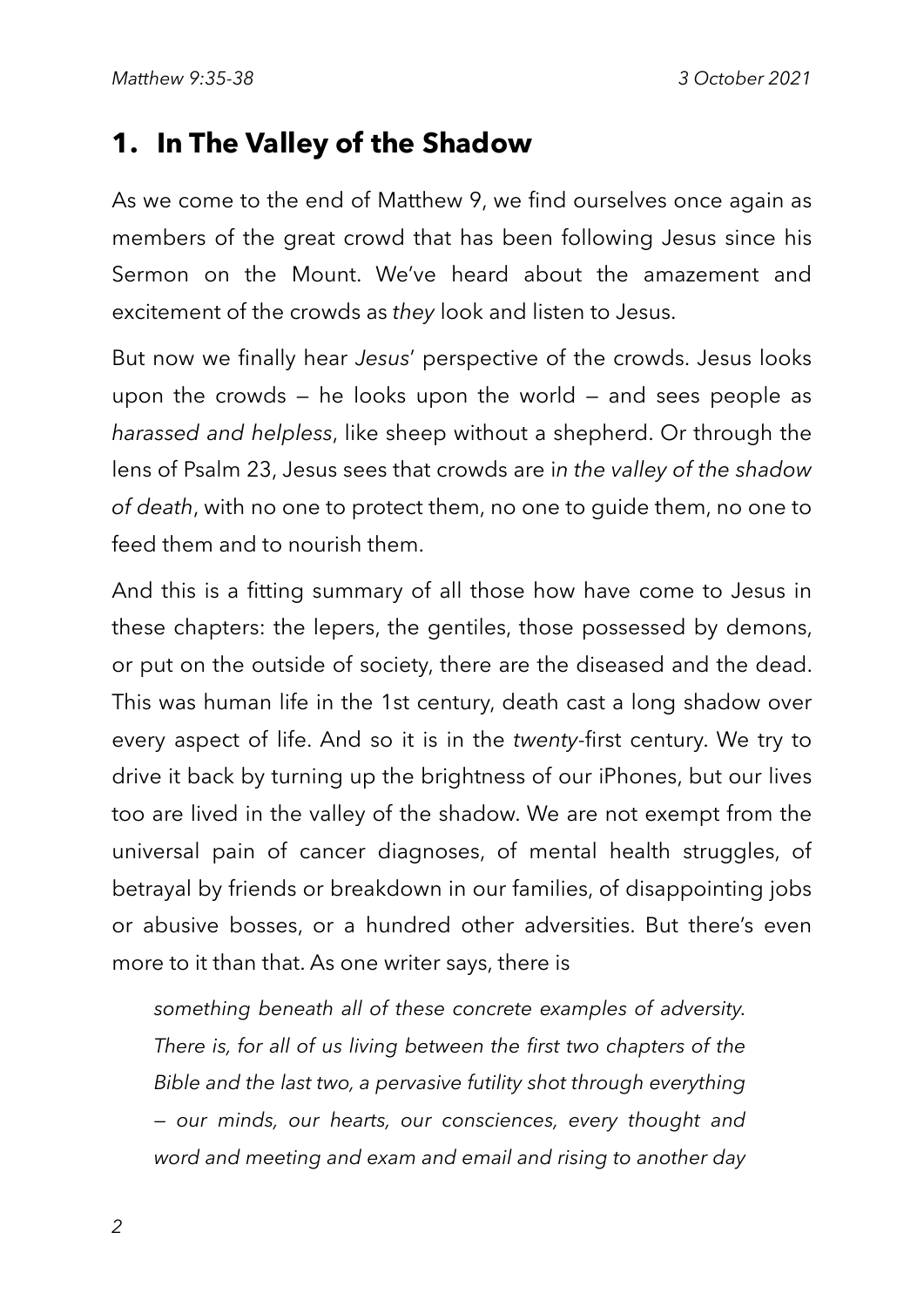<span id="page-2-1"></span>*— there's something hard to articulate that infects it all. A sense of loss, of frustration, of non-flourishing, of shutdown, of daily grinding aimlessness, of spinning our wheels, of constantly hitting a wall[.1](#page-2-0)*

We have this funny feeling because our lives are lived *in the valley of the shadow of death.* The valley is not a place we visit occasionally as we dip down into suffering from our otherwise smooth existence. The valley is our home address.

As we hear the repeated joyful refrain that life will soon be "going back to normal", the gospel writer is gently reminding us that the normal place of human existence is one shot through with frustration, with broken bodies, and broken relationships, and broken hearts.

We're alienated from each other, often even alienated within ourselves, and at the heart of all this is our alienation from God. Matthew doesn't pull any punches in depicting the realities of human suffering, nor is there any doubt that all that suffering is deeply tied up with human sin. We're in the valley because we're far from the love of God. We're in the valley of the shadow because we've run from the light of God. We're in the valley of the shadow of death because we're cut off from the life of God. Without God, there's no one to guide us, and to protect us, to feed us and to nourish us. We're harassed and we're helpless.

Behind all our false-bravado and face-saving, Jesus' can see exactly what we are like. And wonderfully it's in the that helplessness that Jesus moves out to meet with us.

<span id="page-2-0"></span>[<sup>1</sup>](#page-2-1) Dane Ortlund, Deeper: Real Change for Real Sinners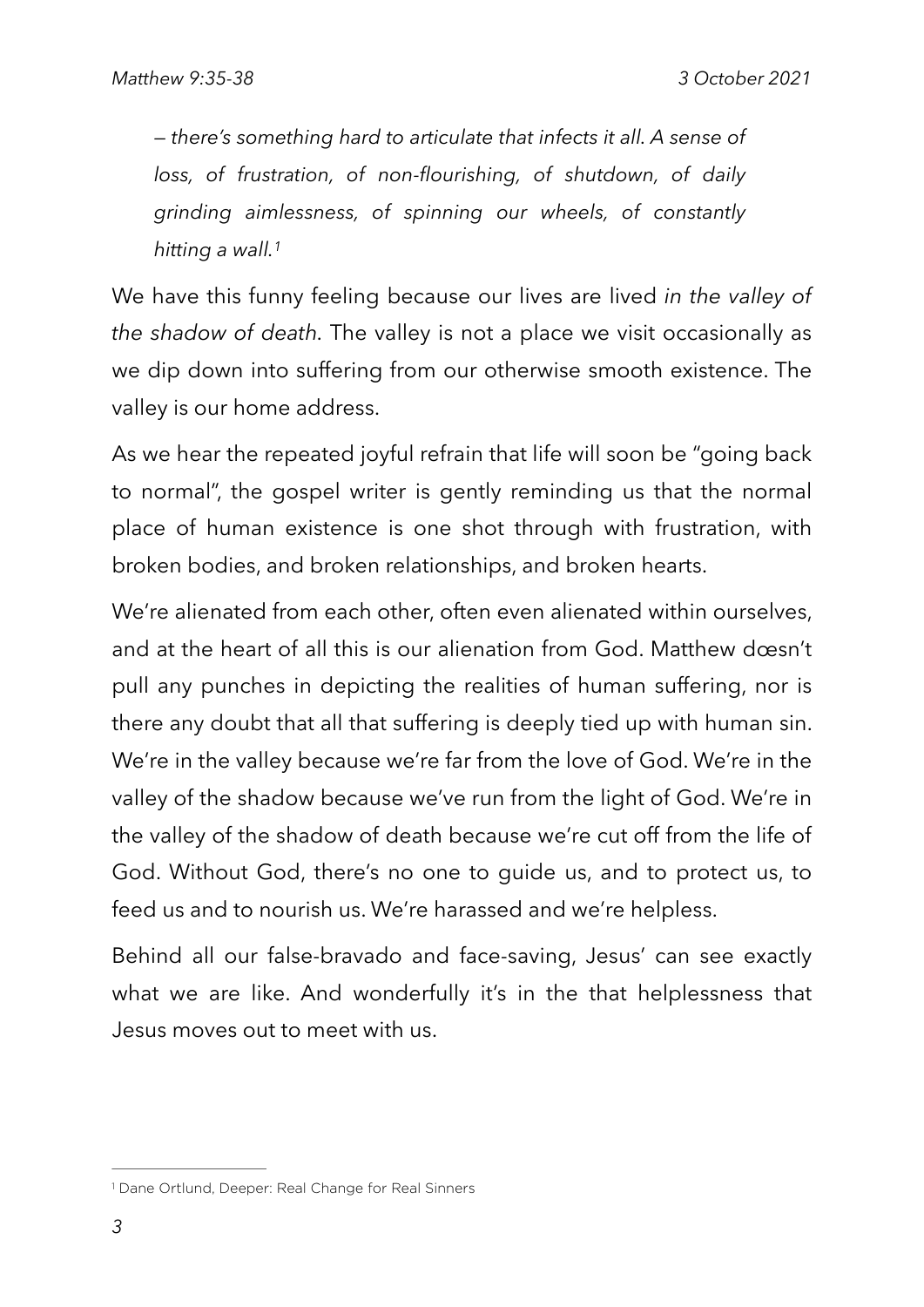# **2. Jesus, Lord and Shepherd**

For if Matthew 8 and 9 vividly depict the beginning of Psalm 23 verse 4, they also gloriously describe the fulfilment of the second half of that same verse:

## *Even though I walk through the valley of the shadow of death, I will fear no evil, for you are with me; your rod and your staff, they comfort me.*

Week by week we have heard the things that Jesus said, in both his words of teaching, and his words of healing. We've seen what he has done: Calming the storm, casting out demons, healing the sick, raising the dead, forgiving sin. These things are all summarised again in Matthew chapter 9 verse 35:

*Jesus went through all the towns and villages, teaching in their synagogues, proclaiming the good news of the kingdom and healing every disease and sickness.*

And all of these words and actions are building up an unmistakable picture of *who Jesus is*.

He is the creator who has become a part of his creation.

He is the Son of God with all authority over all spiritual evil.

He the long-awaited King in the family line of David.

Or as we look through the lens of Psalm 23, Jesus comes into focus as *our Lord and Shepherd*, who joins us in the valley, not only to be with us in it but to lead through it.

And so for those who need guidance he speaks the truth of God. To those who need protection he casts out demons and stands against self-righteous religious leaders.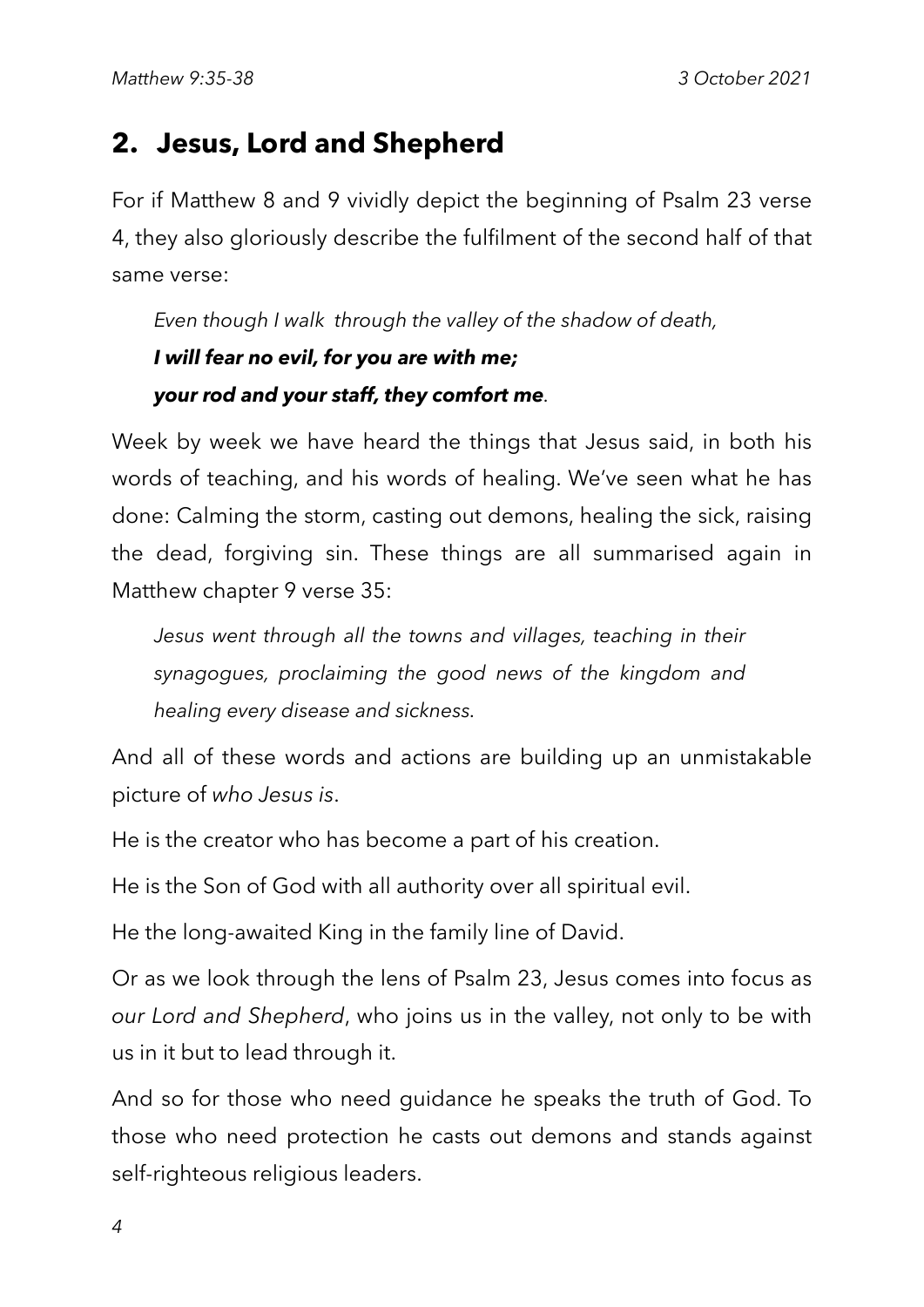To those wandering in sin he clearly calls them to repentance; to those mired in suffering he tenderly carries them to safety.

This is what Jesus does, because that is who Jesus is.

But Matthew 9 takes us deeper still into uncharted territory. For now we are not only hear of Jesus' actions and identity, but also of Jesus' heart. How does Jesus feel as he looks out over the helpless crowds? Or to bring it even closer to home, how does Jesus feel about *you*, as he sees you dealing with sin in your life, and the challenges of suffering in your life? Is he indifferent towards you? Is he disappointed in you? Is he losing patience with you? Does he maybe even feel contempt for you?

Look again at verse 36:

*When he saw the crowds, he had compassion on them, because they were harassed and helpless, like sheep without a shepherd.*

Later in Matthew's gospel Jesus will teach us that all of our corrupt words and actions flow out of our sin-corrupted hearts. Matthew 8 and 9 teach us the glorious opposite to this truth. Everything Jesus says and does in these chapters is the natural overflow of his gentle and humble heart that goes out in love for us. Jesus does not keep his distance from us in our suffering, and he is not even repulsed by our sin. In Jesus we see the goodness and love of God in flesh and bone, following us into the valley of the shadow, chasing us down, even to the point of death.

As one poet says, he looks down on this sick and suffering world, and says to his Father. "Let me go there." Let me be with them. Let me heal them. Let me forgive them. Let me die for them. Let me bring them home.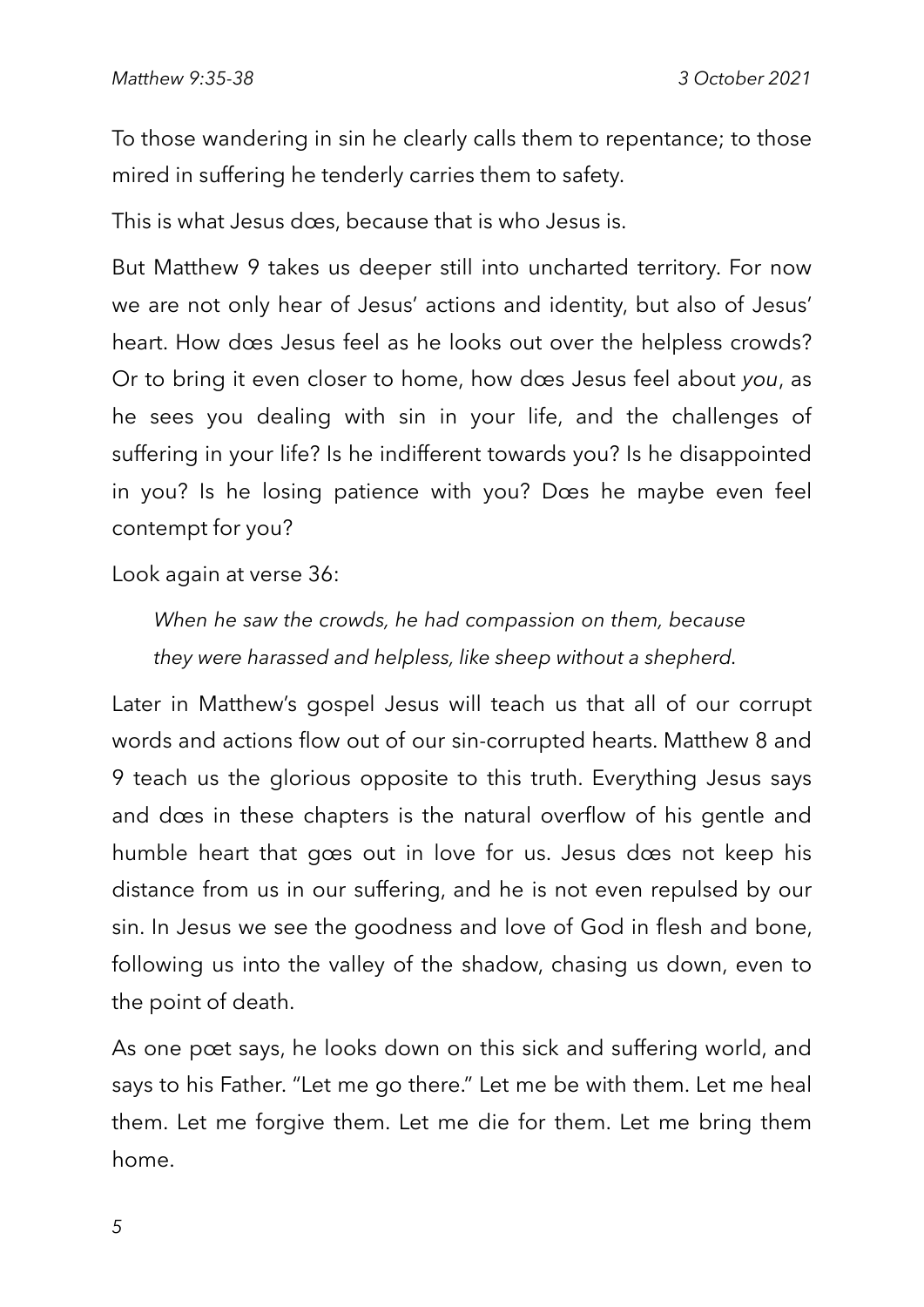# **3. The Heavenly Feast**

See here's the thing: Jesus doesn't just come to fix our problems, and he doesn't just come to forgive our sins, as wonderful as that is. He comes to carry us into his Kingdom.

Again we see this as we look through the lens of Psalm 23:

Our Lord and shepherd doesn't just wipe our slates clean, he sets table for us in the presence of our enemies; he clothes us in his very best and welcomes us to the heavenly feast. To all who come to him, in the pages of Matthew 8 and 9, and in every page of human history, Jesus leads us to the green pastures of the presence of God the Father, to the soul-refreshing still waters of the Holy Spirit, to the right path of following him, and to dwelling in his house forever.

And so the abiding image from these chapters is right at the centre. It's that meal Matthew hosts with all of his sinner friends. I was speaking with someone from church this week and we were saying how it can sometimes be hard to be excited about heaven, it can feel so abstract, so fuzzy compared to the concrete realities of life in the here and now.

But these chapters fill out our naturally fuzzy imaginations. What is heaven but a feast, face to face with Jesus. And I can get excited about *that*: talking and eating and drinking and laughing, in the company of fellow forgiven sinners, with the commanding and captivating presence of Jesus right at the centre of it all.

But that is not only a future hope, but a present reality! We get a foretaste of that heavenly feast in the honest fellowship that we share together in the here and now. I can think of no better image of what our church fellowship should be like than that dinner party full of sinners.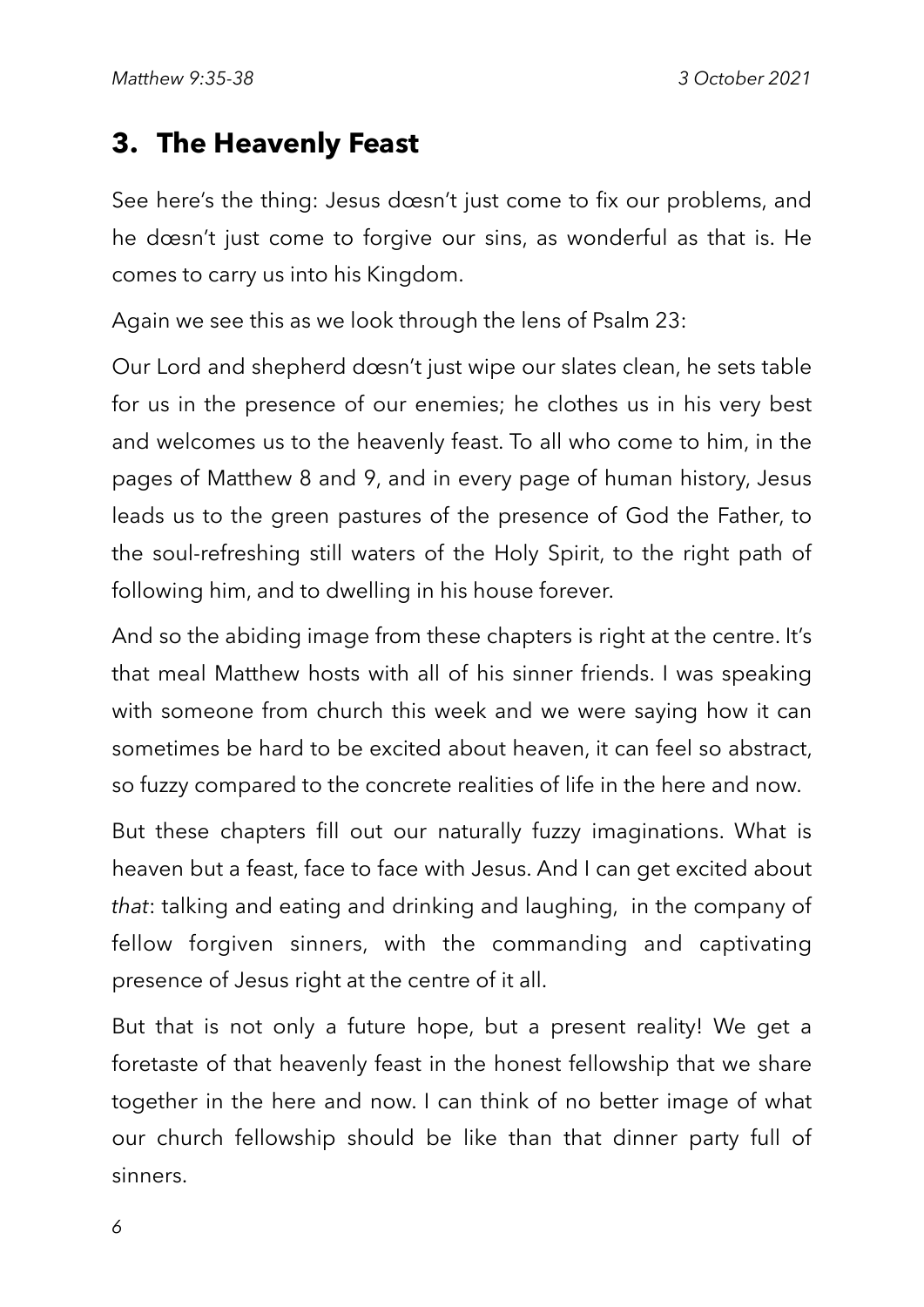There's no false bravado at that meal is there? No one is saving face, or keeping up a squeaky clean facade. Everyone is enjoying the freedom that comes from the fact that Jesus knows exactly who they are, and is basking in the wonder of his free and full forgiveness. And Jesus promises that to us too: "For where two or three gather in my name, there am I with them." He promises his disciples in Matthew 18.

As we look forward to resuming our face to face gatherings in the months ahead, wouldn't that be a great thing to pray together. That we will not only see each others faces when we return to church, but that our community will be marked by the freedom and grace of Jesus. That there will be a beauty in our relationships that could only be explained by the fact that Jesus is among us. That our honest fellowship would be a foretaste of the heavenly feast.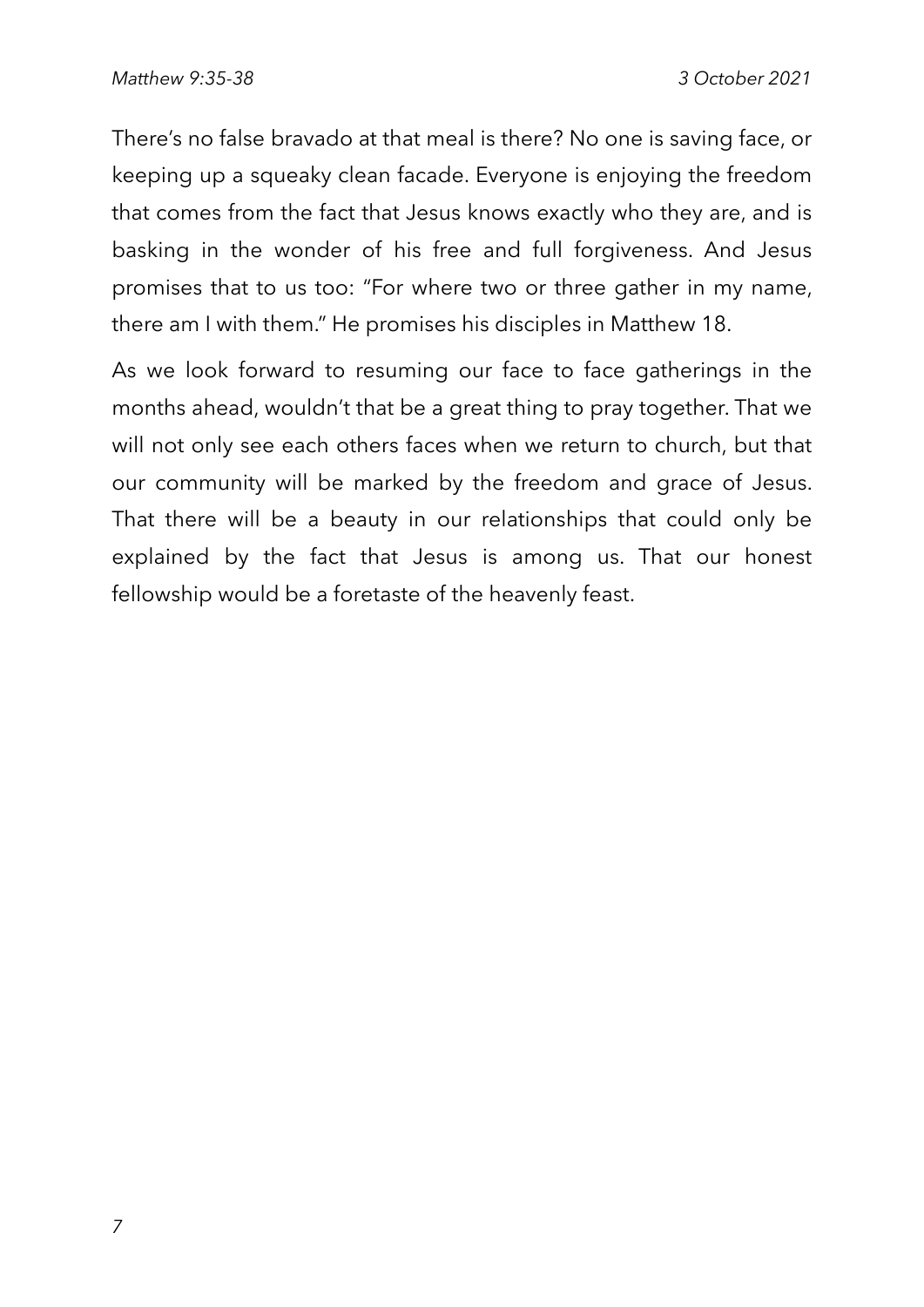# **4. The Harvest Field**

Those are bold prayers aren't they? That sort of aspiration seems a long way removed from the reality we began with, that we live our lives in the valley of the shadow of death. How can we live with that sort of hope and joy in the face of all life's funny feelings?

At this point we launch out from Psalm 23, to a new and different image of life.

And so chapter 9 ends with Jesus describing the world to his disciples not as a dark valley, but as a field ripe for harvest. "The harvest is plentiful", he says, "but the workers are few."

Jesus' disciples really can fear no evil because he is with them, and in following his right path they can be *fruitful* instead of frustrated.

And in case you think this is all out of left field, (pardon the pun) this is actually how Matthew introduced us to the ministry of Jesus. Way back in Matthew 4, we were told that Jesus came to fulfil an ancient prophecy: *the people living in darkness have seen a great light; on those living in the land of shadow of death, a light has dawned*.

Light has dawned, everything has changed! The presence of Jesus doesn't just help us cope with reality, but it completely transforms reality: We are no longer spiralling down towards death, rather we're set on a new trajectory. Jesus' trajectory of death and then life, suffering and then glory, of hard work now, and sometimes painful waiting in anticipation of a glorious harvest.

We are set on a new path, with new power to live as Jesus calls us to live.